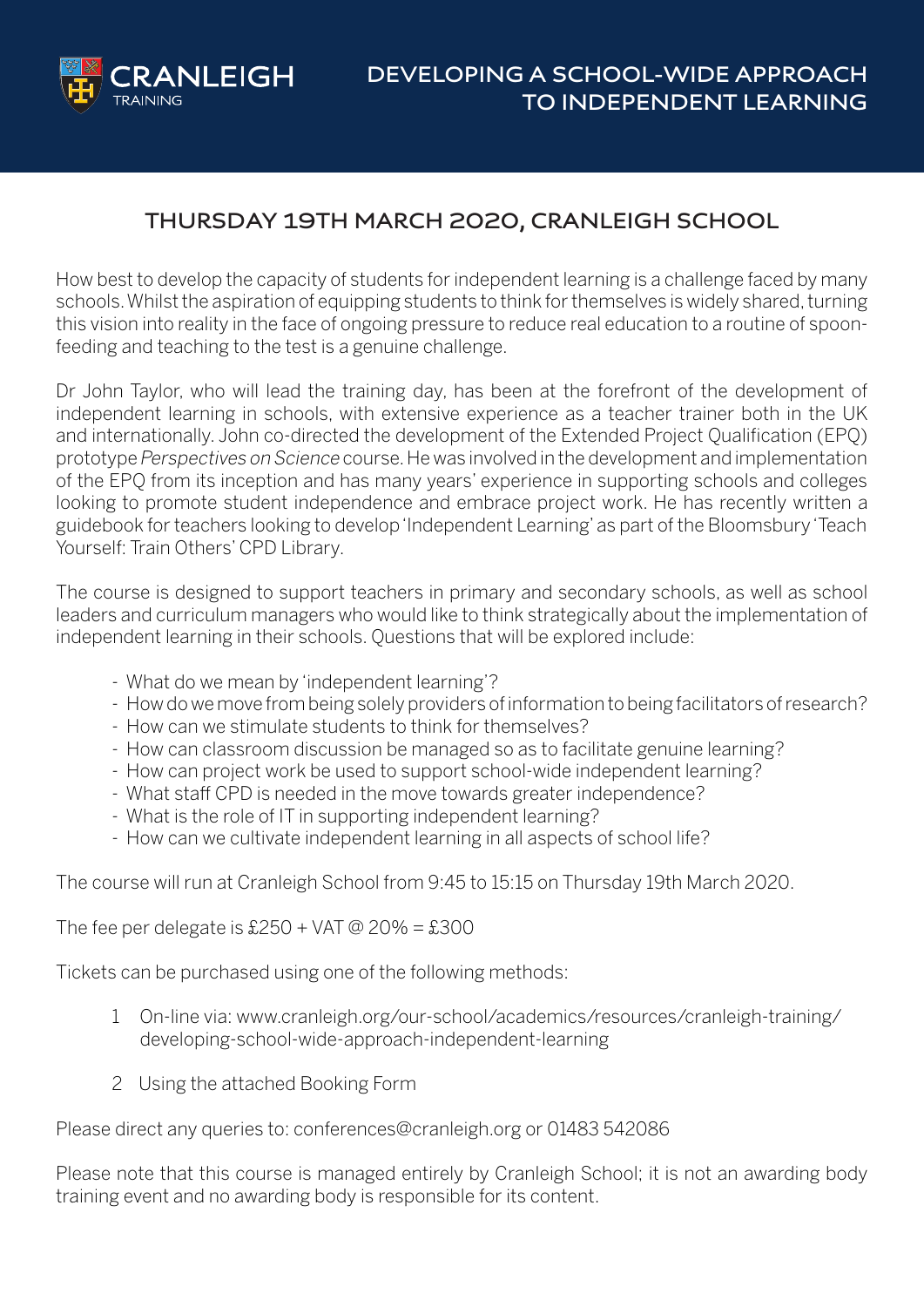

## **THURSDAY 19TH MARCH 2020, CRANLEIGH SCHOOL**

## **PROGRAMME**

| 09:45 | Registration including tea and coffee                                                                                                                                                                                                             |
|-------|---------------------------------------------------------------------------------------------------------------------------------------------------------------------------------------------------------------------------------------------------|
| 10:15 | Welcome, overview of the course and aims of the day                                                                                                                                                                                               |
| 10:30 | A philosophical approach to independent learning<br>- Foundations of independent learning<br>- Starting points for independence<br>- Introducing research skills<br>- Teaching skills in reason and argument<br>- Managing classroom conversation |
| 11:30 | Coffee                                                                                                                                                                                                                                            |
| 11:40 | The power of project work<br>- Teaching for independence<br>- Project work alongside GCSE and A levels: staffing<br>and timetabling<br>- Tips and pitfalls for project mentors<br>- Using ICT to support independent learning                     |
| 13:00 | Lunch                                                                                                                                                                                                                                             |
| 14:00 | Independent Learning across the whole curriculum<br>- Shaping a vision for independent learning<br>- School-wide development planning<br>- Staff professional development<br>- Independent learning audit<br>- Challenges and opportunities       |
| 15:00 | <b>Plenary Discussion</b>                                                                                                                                                                                                                         |
| 15:15 | Close                                                                                                                                                                                                                                             |

Course Leader: Dr John Taylor, Assistant Head (Director of Learning, Teaching & Innovation, Cranleigh School)